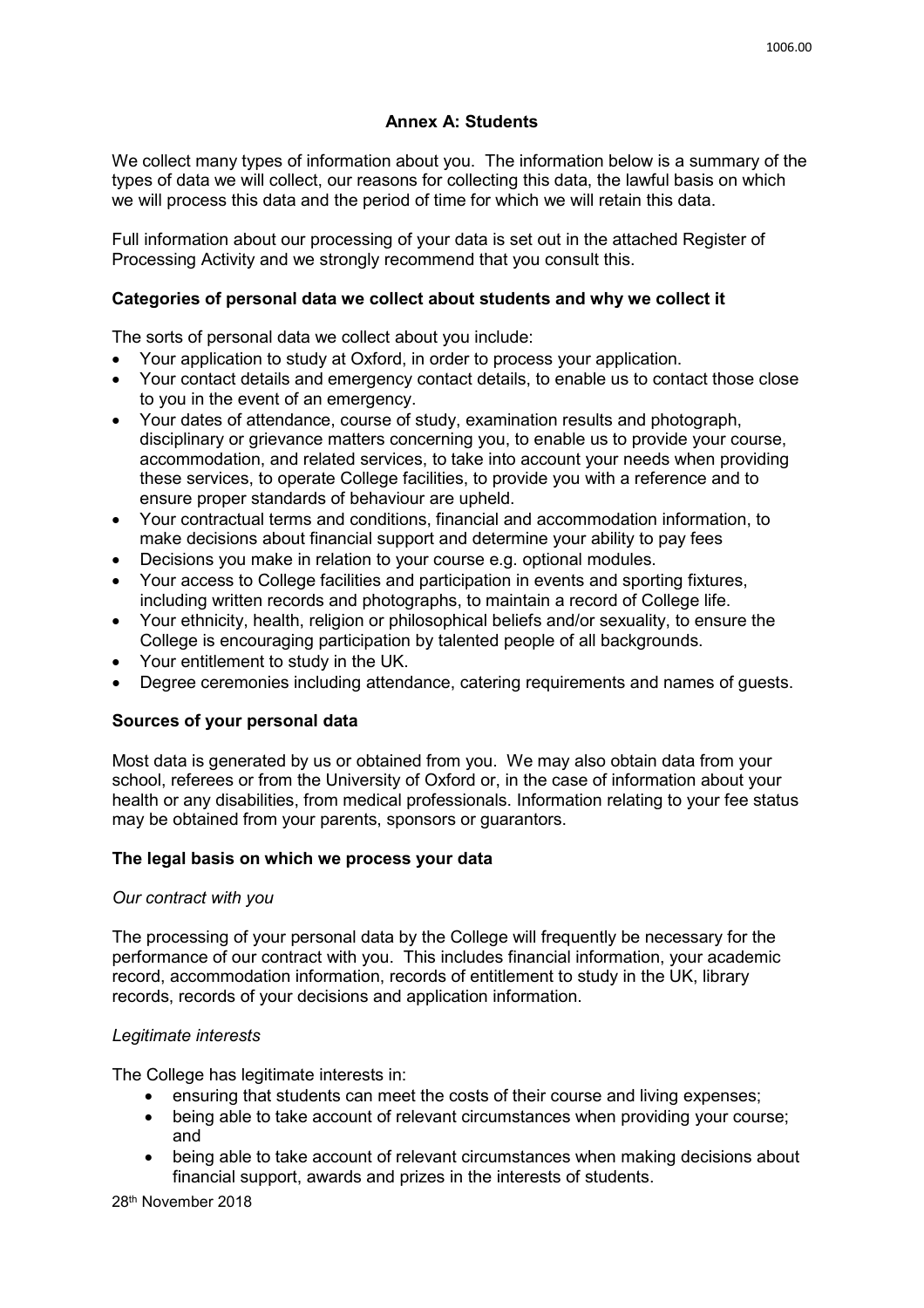In some cases the College may need to process your data to protect the legitimate interests of others, as well as or instead of in its own interest. For example, the College and its residents have a legitimate interest in the safety and security of the College environment.

Where we keep information for the purposes of the College archive, the College has a legitimate interest in maintaining a record of who has attended, events and achievements, and the awards and scholarships awarded, as part of its historic archives.

### *Compliance with a legal obligation*

In some cases the College must process your data in order to comply with a legal obligation. For example, the College must comply with immigration law requirements, and with legislation relating to equality.

### *Performance of tasks in the public interest*

The College has a substantial public interest in processing special category data. Such interests include preventing a breach of obligations under various laws including health and safety laws and to ensure compliance with the College's statutory and legal obligations. Processing of data held within the College archives is necessary for archiving in the public interest, and/or for historical research purposes.

#### *Your consent*

Your personal data will only appear in marketing or outreach materials if you consent to this.

### **Additional information including processing of data relating to criminal convictions**

Processing of information about medical treatment provided by the College nurse is necessary for health purposes under the Data Protection Act 2018.

The College will hold information about criminal convictions or allegations where incidents are alleged to have occurred on College property, or involved members of, or visitors to, the College. All such processing meets a condition in Part 2 of Schedule 1 to the Data Protection Act 2018.

### **Who we share your data with**

We will only share your data with third parties if we are allowed or required to do so by law. Examples of instances in which we will share student data are:

- where we are required to report information about students that are subject to visa controls to UK Visas and Immigration;
- where we are required to report information to the University of Oxford in order for it to fulfil its obligations to report information to the Higher Education Statistics Agency or any successor bodies, in order to comply with regulatory obligations;
- where we decide to report alleged criminal misconduct to the police.

### **Retention of your data**

The period for which we retain your data will depend on the specific type of data. Some records e.g. information about your fee status, confirmation of your entitlement to study in the UK and debt records will be retained for 6 years after the end of the academic year when

28th November 2018